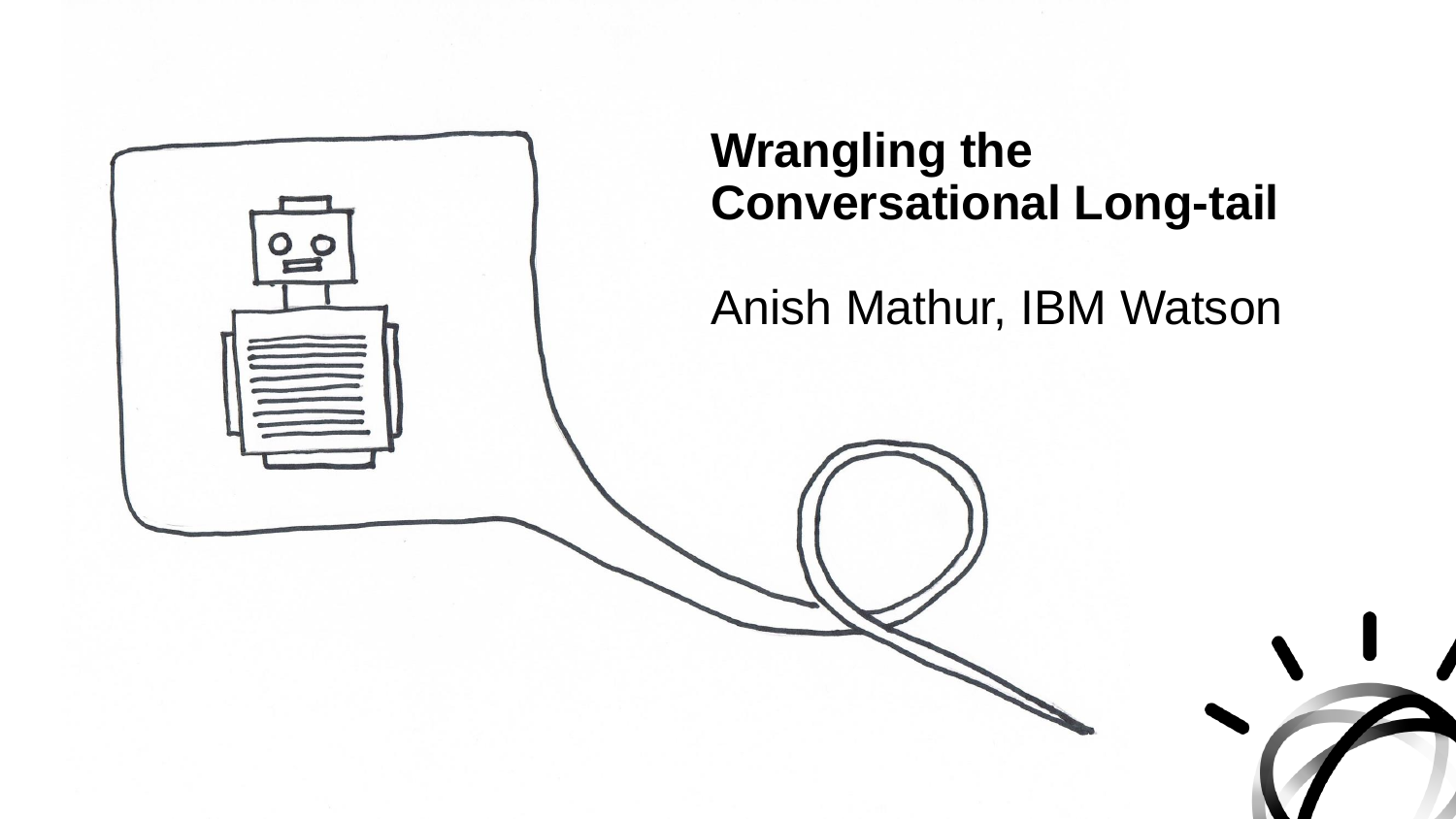

# 91%

of customers would use a single online knowledge base if it met their needs

Amdocs survey of service providers

# 54%

of global information workers are interrupted multiple times a month to find information

Forrester Wave Cognitive Search and Knowledge Discovery

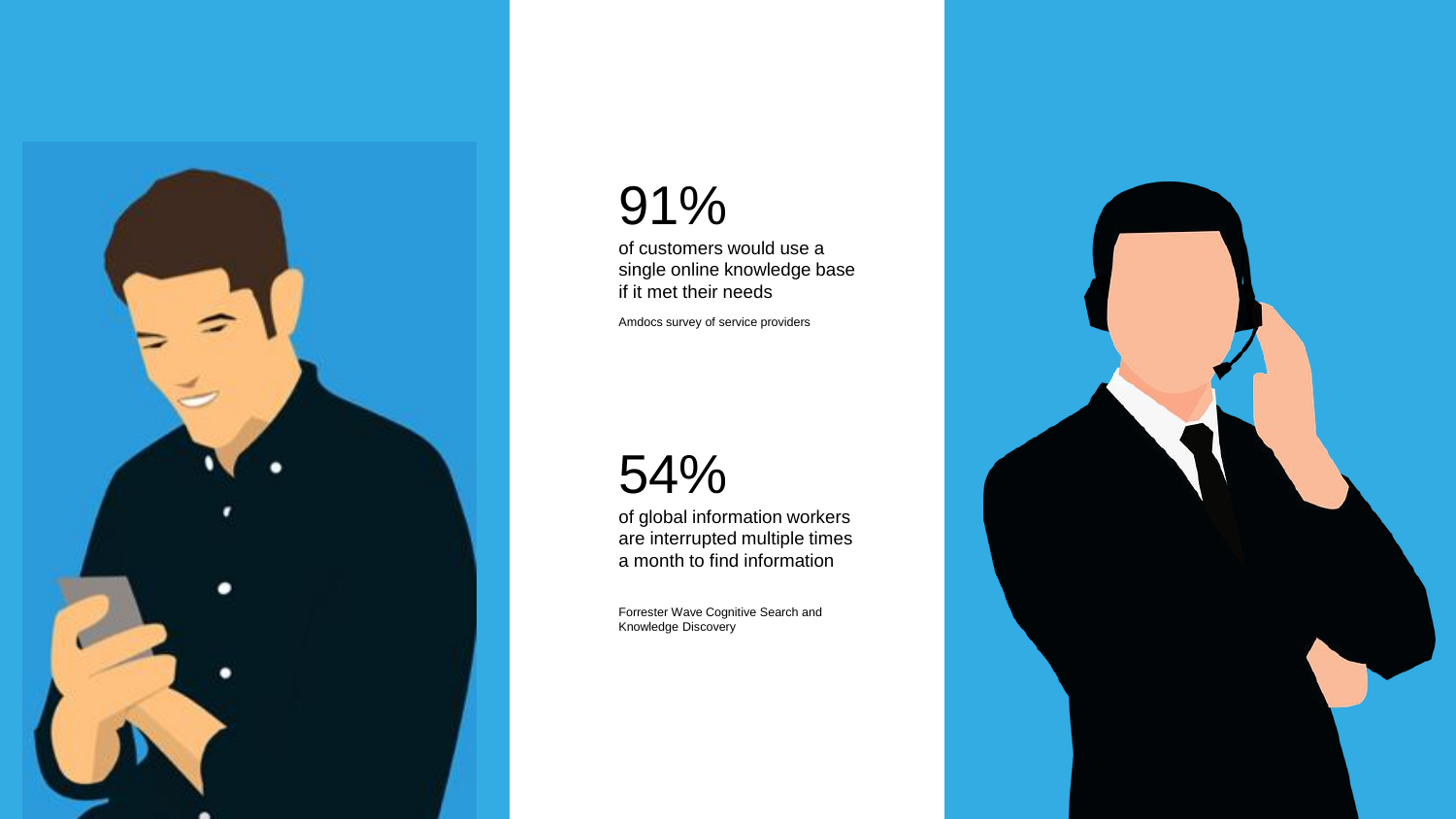

#### **Short -head**



Using reasoning strategies that focus on the language and context of the **question** to answer simple questions.

#### **Long -tail**

Using reasoning strategies that focus on identifying the most appropriate **answer** for complex questions using the context of the entire corpus.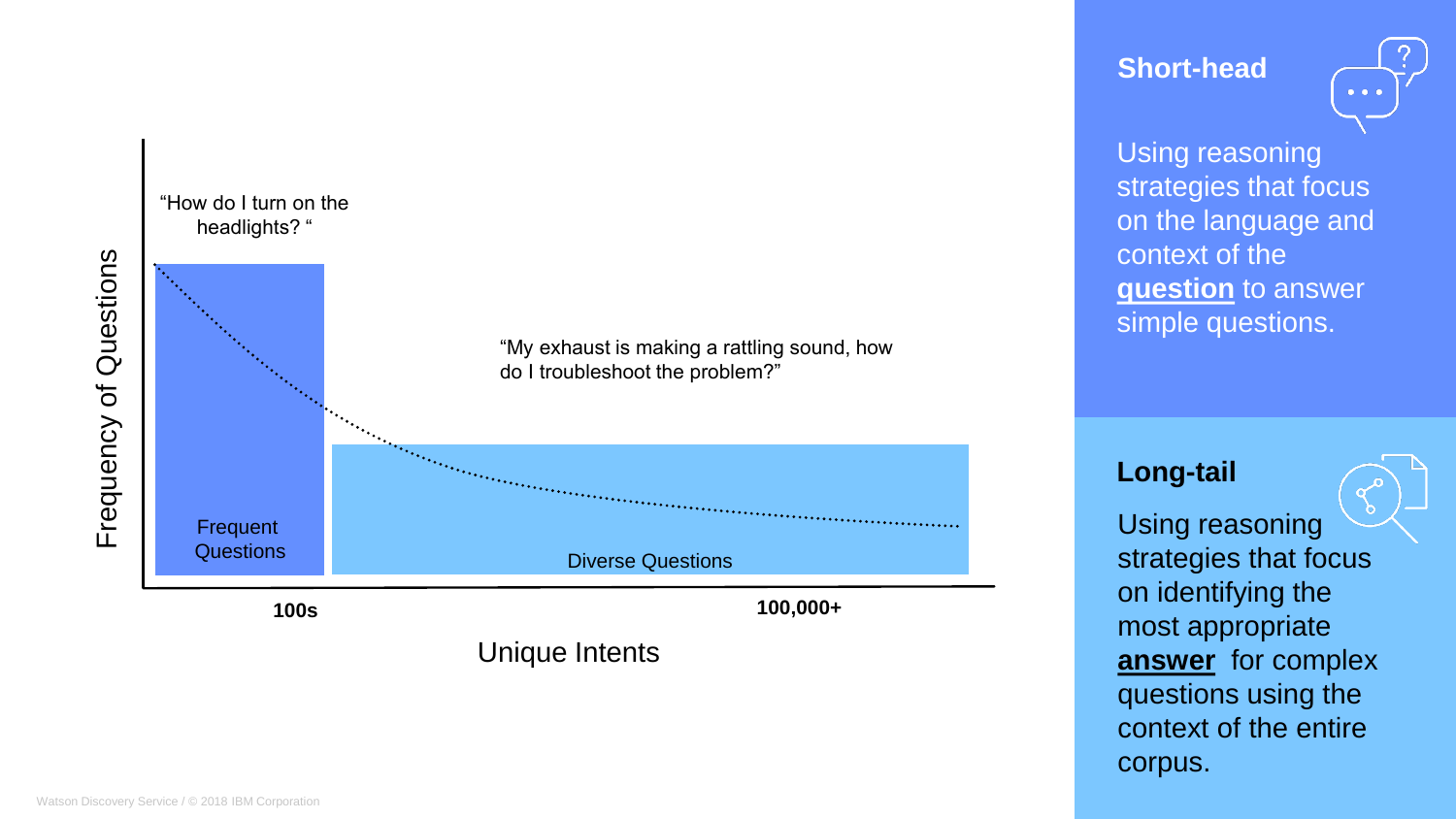# Implementing a solution for the long tail

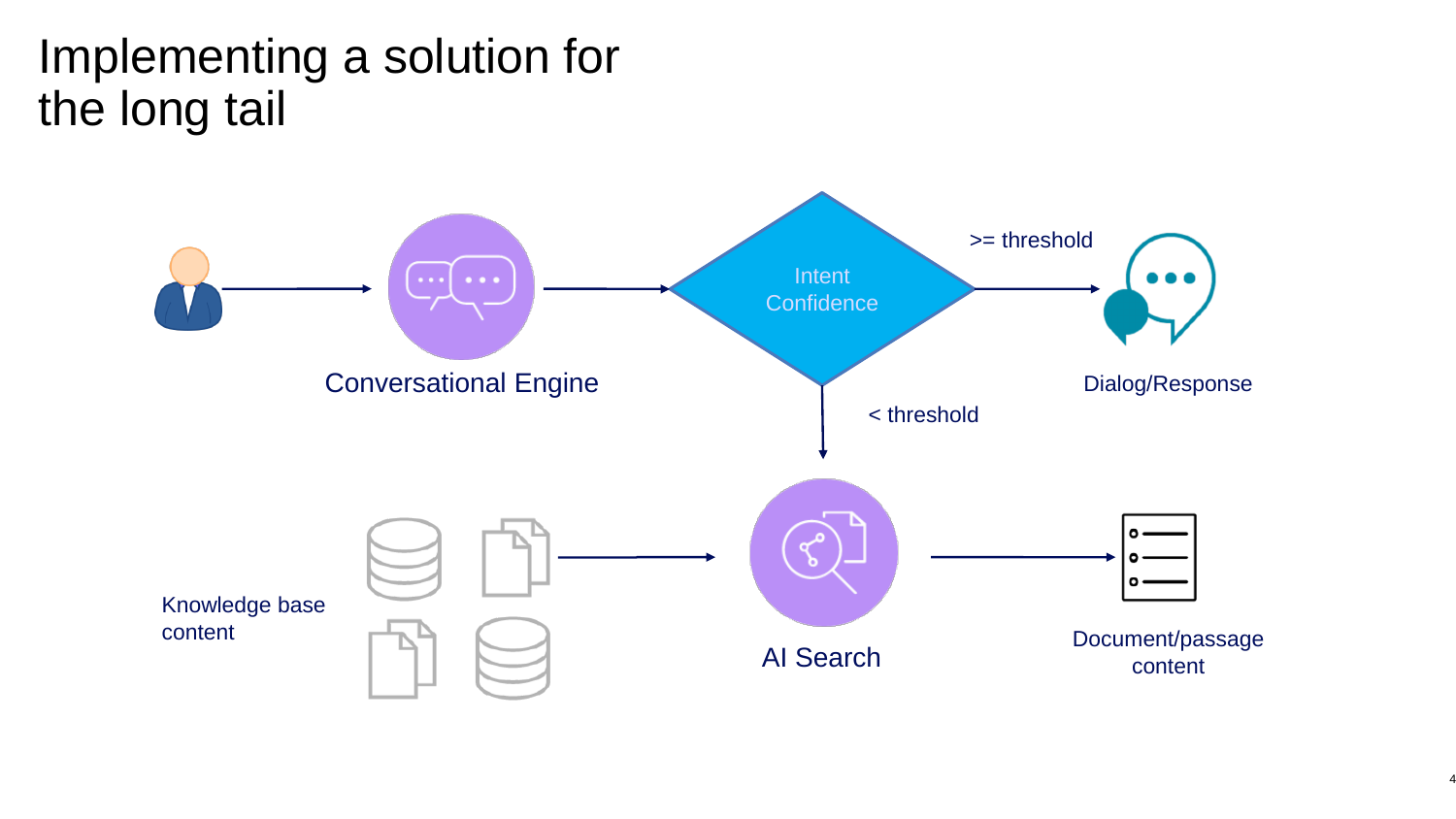# Creating an effective long tail search experience



Understands structure and language of documents and content



Scales to handle large volumes of content and interactions with limited maintenance



Learns from end user input to improve relevance



Accepts input and presents results in natural language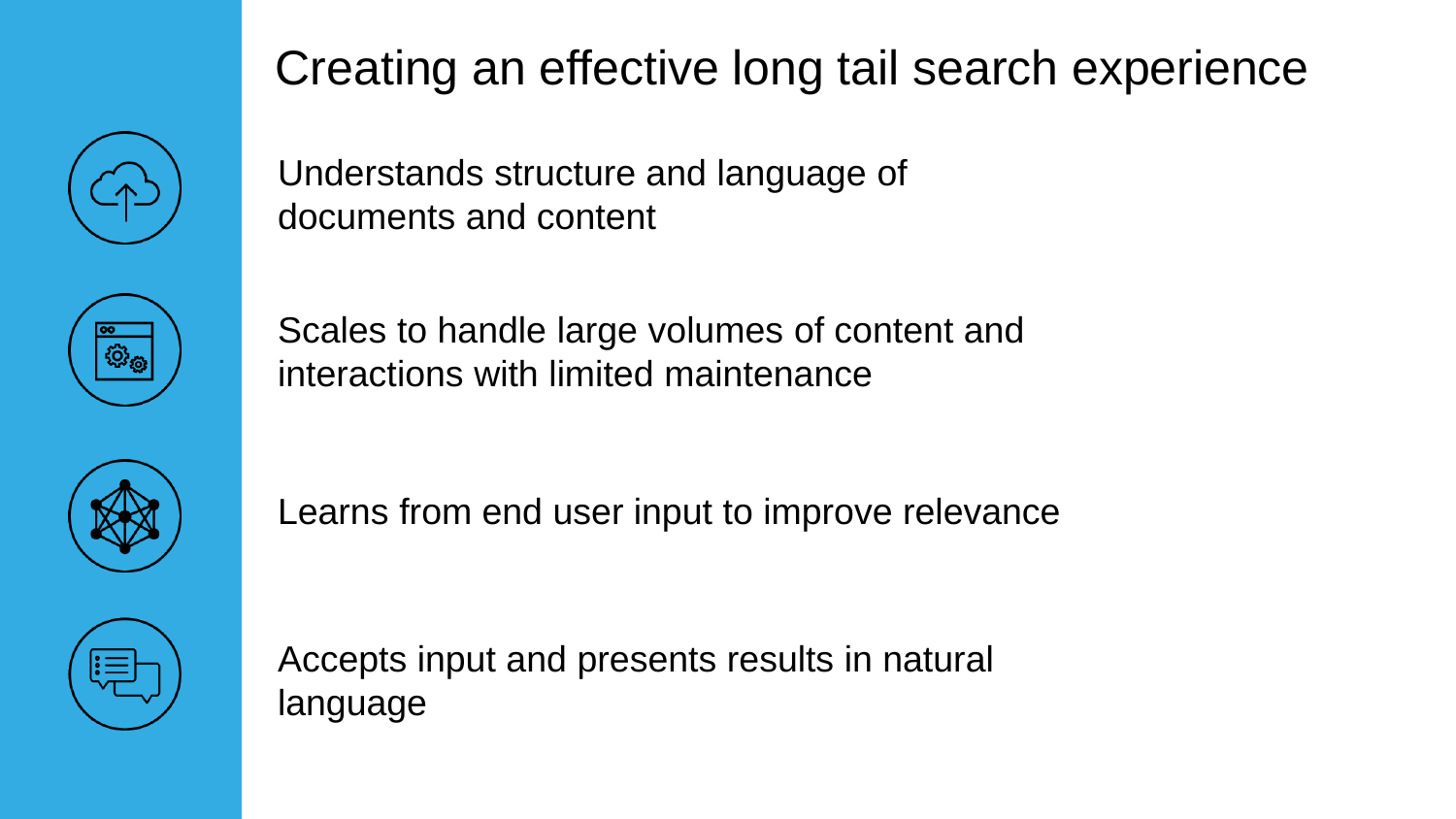# Applying the long tail across industries





> 60 products > 600,000 pages > 100,000 lesson plans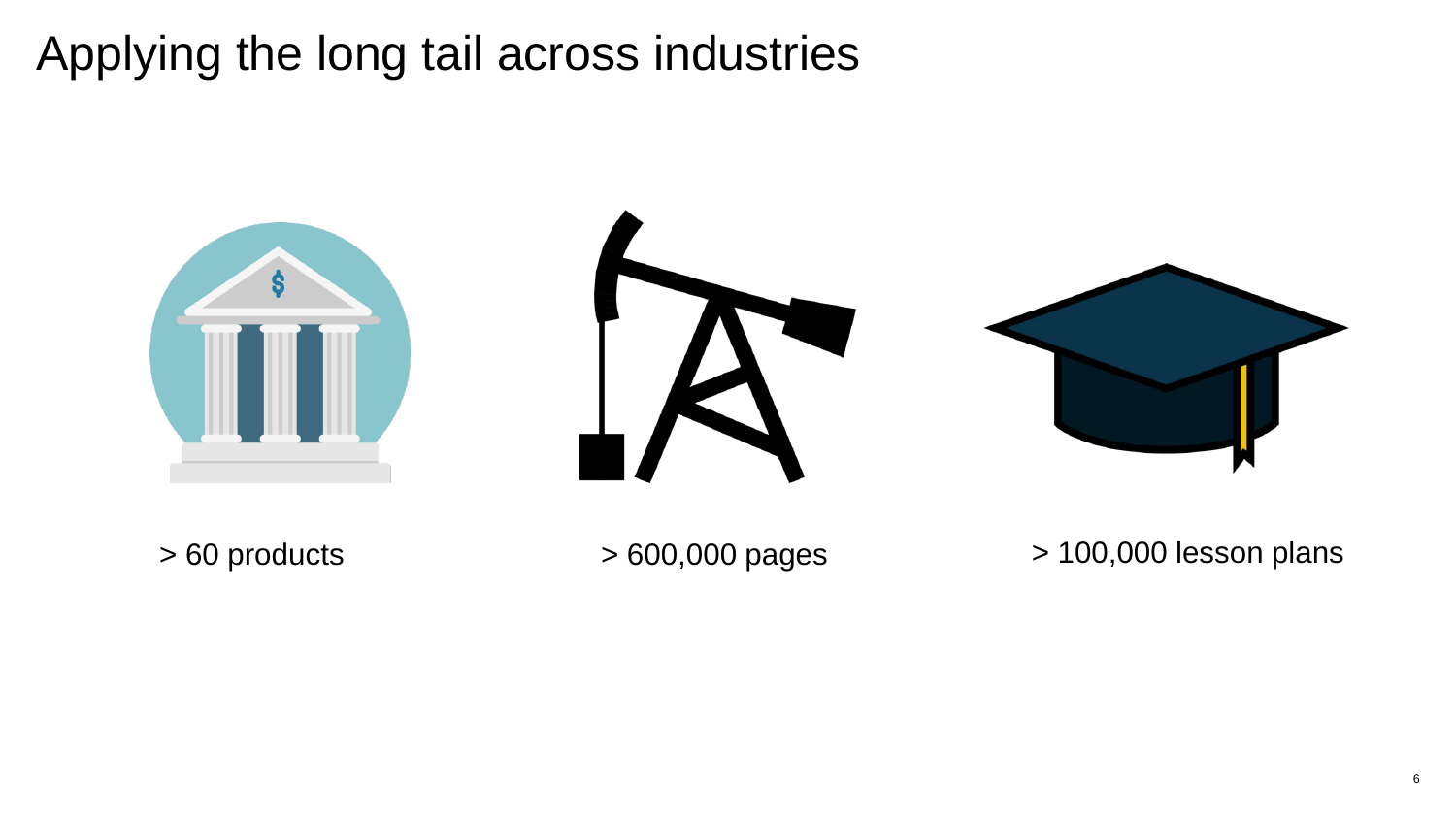

### Watson Assistant **Watson Discovery**



Anyone can build an assistant

Powered by AI

Reach your users wherever they are

Secure and trusted

Content and domain customization Embedded NLP Unify content from multiple sources Secure and trusted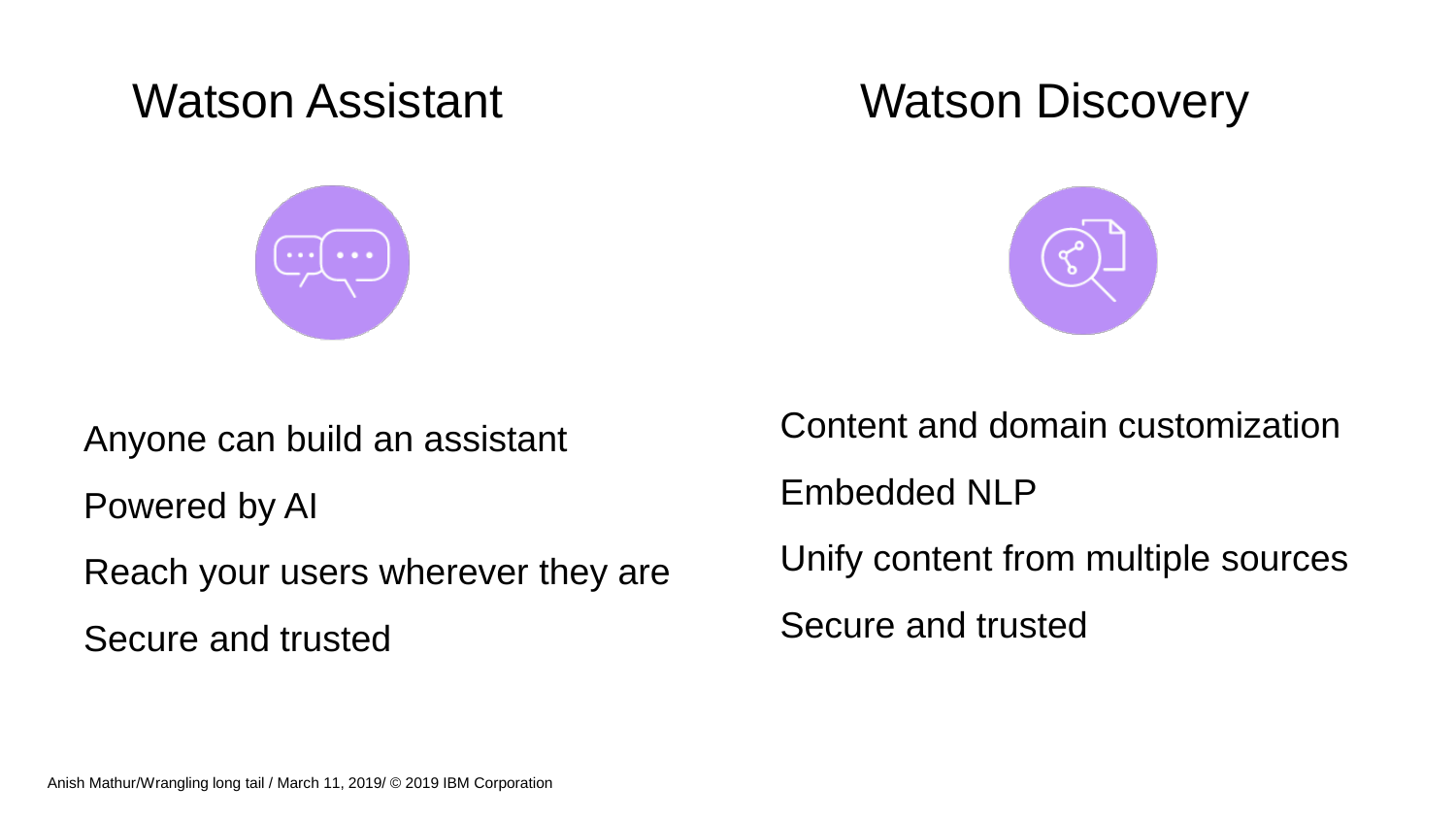# **What's next?**  Conversational Search & Discovery

Generate conversational responses from the content, knowledge, and result sets

- Disambiguate
- **Clarify**
- Refine